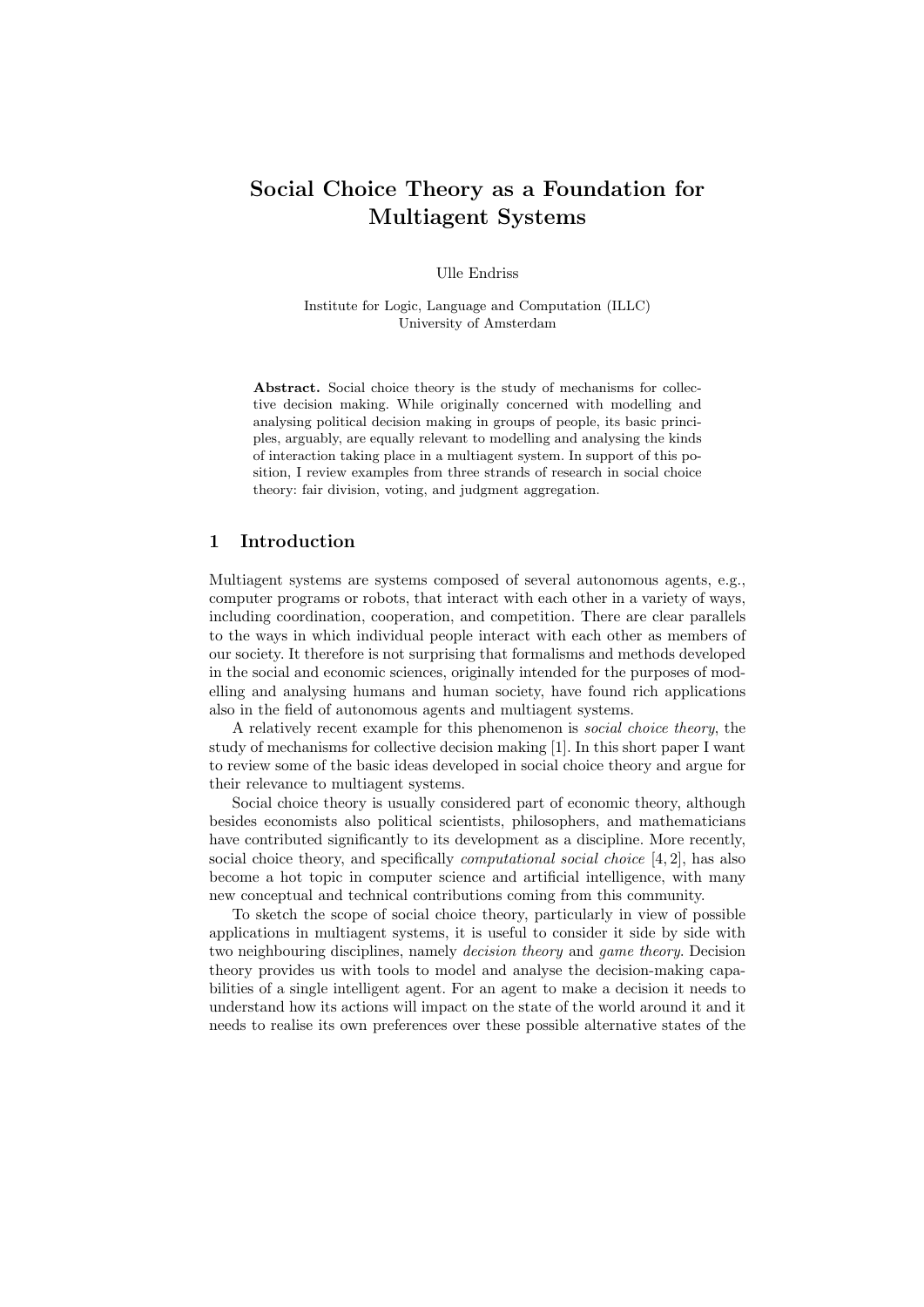#### 2 U. Endriss

world, so as to be able to choose the best action. That is, decision theory is the right framework when we want to model a single agent *vis*  $\dot{a}$  *vis* nature. Once we zoom in on nature and want to specifically model the fact that part of nature consists of other agents taking their own decisions, we enter the realms of game theory. This is the right framework to work in when, still taking the perspective on an individual agent, we want to model that agent's strategic behaviour *vis*  $\dot{a}$ vis other agents. That is, while decision theory considers one agent at a time, game theory is concerned with such an agent's interactions with other agents. Social choice theory, finally, goes one step further in that direction and is concerned with such a group of interacting agents as a whole. In social choice theory we ask questions such as "what is good for this group?", while we ask "what is good for this agent?" in decision theory and "how can this agent do well, given that others try too?" in game theory.

In the remainder of this paper I will briefly review three technical frameworks for social choice theory that model different aspects of collective decision making: deciding on a fair allocation of resources to agents, making a choice affecting all agents in view of their individual preferences, and aggregating the judgments of different agents regarding a number of logically related statements to come to a consistent view that appropriately reflects the position taken by the group as a whole. In other words, I will review the frameworks of *fair division* (Section 2), voting (Section 3), and judgment aggregation (Section 4).

#### 2 Fair Allocation of Resources

Resource allocation plays a central role in multiagent systems research. For one, the problems people try to address by designing a multiagent system often just are problems of resource allocation (e.g., applications in electronic commerce). But also for other types of applications we often have to solve a resource allocation problem (e.g., allocating computing resources to different agents) along the way before our agents are in a position to solve the problem they have been designed to address.

Many resource allocation problems can be modelled as follows. We have a set of agents  $N = \{1, \ldots, n\}$  and a set of (indivisible) goods  $G = \{g_1, \ldots, g_m\}.$ Each agent  $i \in N$  is equipped with a *utility function*  $u_i: 2^G \to \mathbb{R}$ , mapping sets of goods to real numbers indicating the value the agent assigns to the set in question. An *allocation* is a function  $A: N \to 2^G$ , mapping each agent to a set of goods, that respects  $A(i) \cap A(j) = \emptyset$  for all  $i \neq j \in N$ , i.e., no item may be assigned to more than one agent.

The question then arises: what is a *good* allocation? The answer most frequently given in the context of multiagent systems is that it should be an allocation that maximises the sum of individual utilities. That is, it should be an allocation A that maximises  $\sum_{i \in N} u_i(A(i))$ , the *utilitarian social welfare* of A. This certainly will be the right objective function to optimise in certain contexts. For example, if the utility experienced by each agent represents monetary revenue generated by that agent and as system designers we collect this revenue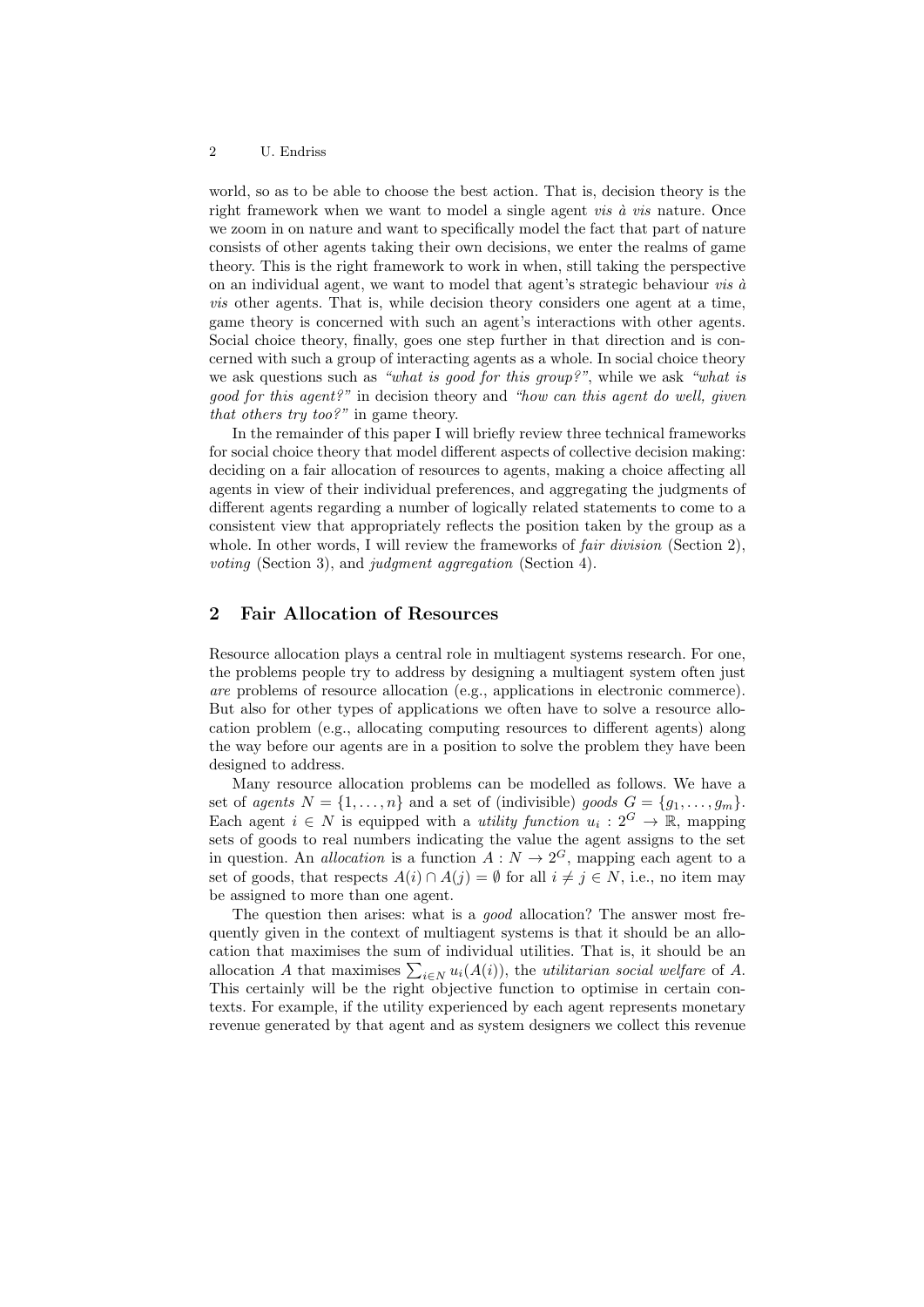from all our agents, then what we are interested in is indeed the sum of individual utilities. But if the agents represent individual clients that make use of a multiagent platform we provide, then we may have rather different objectives. We may, for instance, wish to guarantee that individual agents are treated in a fair manner, so as to improve the user experience of our clients. Social choice theory offers a number of useful definitions for how to make the vague notion of fairness precise in the context of resource allocation [14]:

- $-$  We could look for an allocation  $A$  that maximises the *egalitarian social* welfare  $\min\{u_i(A(i)) \mid i \in N\}$ , i.e., the utility of the agent that is worst off.
- Alternatively, we could maximise the *Nash social welfare*  $\prod_{i\in N} u_i(A(i))$ , which may be considered a compromise between the utilitarian and the egalitarian point of view, as it sanctions both increases in total efficiency and reallocations from rich to poor agents.
- Or we could look for an allocation A that is envy-free, i.e., where  $u_i(A(i)) \geq$  $u_i(A(j))$  for all  $i, j \in N$ , meaning that every agent i values the set  $A(i)$  of goods assigned to it no less than the set  $A(j)$  assigned to any other agent j.

Elsewhere, my coauthors and I have argued for a systematic exploitation of the rich variety of fairness criteria developed in the classical literature on social choice theory as design objectives for multiagent systems [3].

An important class of fairness criteria that is not yet widely used in multiagent systems are inequality indices, quantifying the degree of economic inequality in a group of agents (see [6] for an introduction aimed at computer scientists).

### 3 Voting

Voting is a framework for choosing a best alternative from a given set of available alternatives, given the preferences of a group of voters over these alternatives. The classical example is that of political elections, where the alternatives are the candidates standing for election and voters express their preferences on the ballot sheet. But voting rules can also be used in many other contexts, including multiagent systems. For example, the alternatives may be different plans available to a group of agents to execute together, and each agent may have their own preferences over alternative plans, determined by the information and reasoning capabilities available to them.

Social choice theory provides a simple mathematical framework for modelling the process of voting. Its ingredients are a set of *agents*  $N = \{1, \ldots, n\}$  (the voters), a set of alternatives  $X = \{x_1, \ldots, x_\ell\}$ , and one preference order  $\succ_i$  for each agent  $i \in N$ . Every such preference order  $\succ_i$  is taken to be a strict linear order on  $X$  (i.e., a binary relation that is irreflexive, transitive, and complete). We write  $\mathcal{L}(X)$  for the set of all such linear orders. A voting rule is a function  $F: \mathcal{L}(X)^n \to 2^X \setminus \{\emptyset\}$ , mapping any given *profile* of preference orders (one for each agent) to a nonempty set of winning alternatives (due to the possibility of ties we cannot be sure to always obtain a single winner).

Voting theory provides many different such rules [16]. To exemplify the range, let us define two of them here: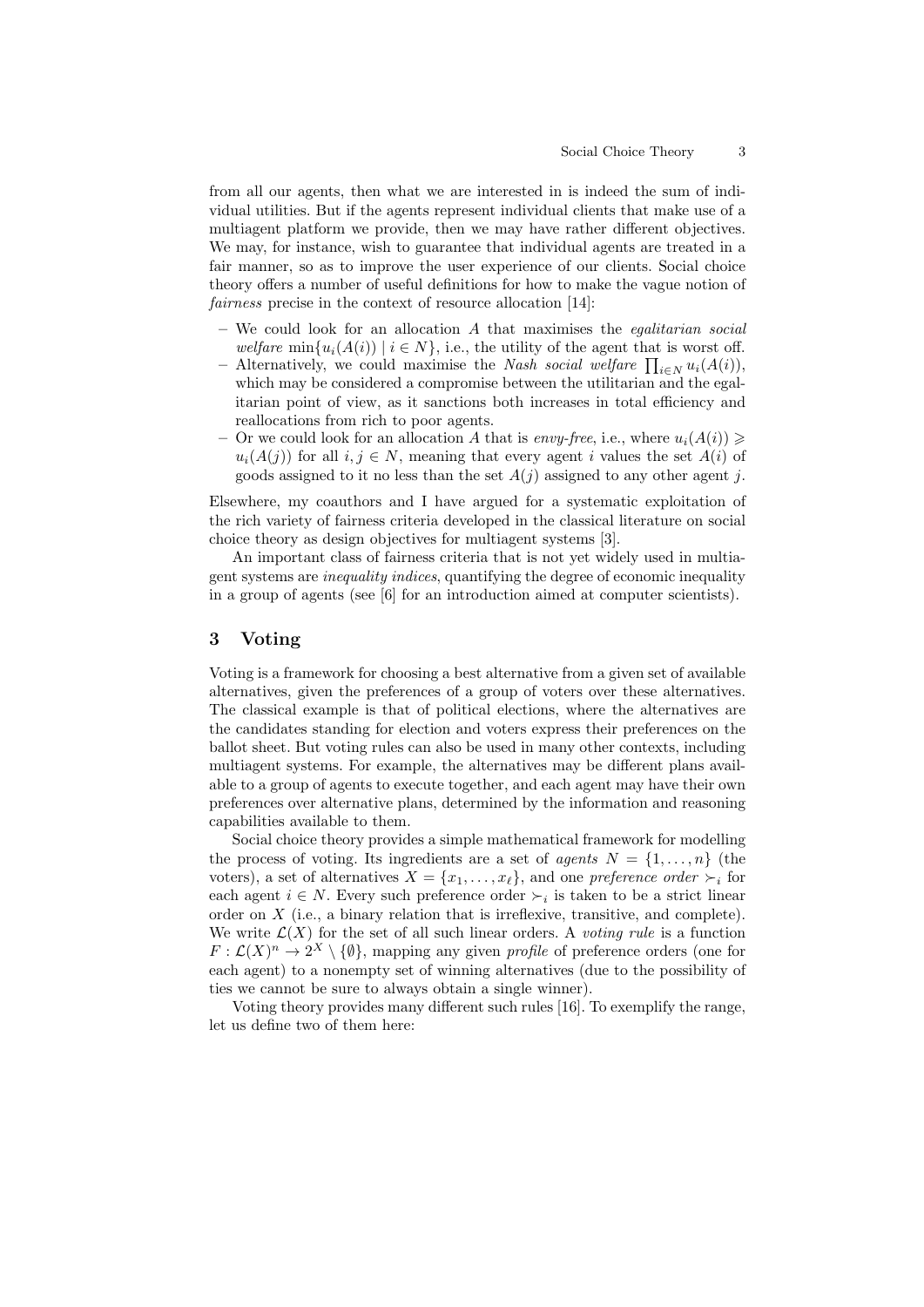- 4 U. Endriss
	- Under the *Borda rule*, every alternative obtains  $\ell k$  points whenever a voter ranks that alternative in position  $k$  in her preference ordering. Thus, if there are 10 alternatives, then your most preferred alternative receive 9 points from you, your second most preferred alternative receives 8 points, and so forth. The alternative with the most points wins.
	- Under the Copeland rule, we elect the alternative that wins the largest number of pairwise majority contests against other alternatives (with half a point awarded for a draw).

Observe that the so-called *plurality rule*, under which every voter can nominate one alternative and the alternative with the most nominations wins the election, also fits into this framework. The reason is that we can think of it as the rule under which the alternative ranked on top most often wins. The plurality rule is the rule used in most political elections, but it does in fact have many undesirable properties. For example, in the scenario below, z wins under the plurality rule, yet every alternative other than z is preferred to z by a strict majority:

```
2 agents: x \succ y \succ z2 agents: y \succ x \succ z3 agents: z \succ x \succ y
```
Observe that both the Borda rule and the Copeland rule will instead elect the intuitively "right" winner, namely  $x$ .

When designing a decision making mechanism for a multiagent system, it is important to refer back to the classical literature on voting theory, which has examined many of the questions of relevance here in depth. Having said this, multiagent systems will often give rise to requirements that are somewhat different from those arising in the context of elections amongst humans. For example, due to the bounded rationality of autonomous software agents (and due to the fact that we can model such bonded rationality much more precisely in such cases than for a human agent), we may wish to drop or alter some of the classical assumptions regarding preferences. Specifically, the assumption of completeness, i.e., an agent's ability to rank any two alternatives, will not always be appropriate. This insight has led to work in the artificial intelligence literature on voting with nonstandard preferences [15,8]. In a similar vain, the alternatives that we need to choose between in the context of multiagent systems may not always be just simple "atomic" options, but they may come with some rich internal structure. This has lead to the research direction of voting in combinatorial domains in computational social choice [11, 5].

Observe that, in principle, we could use voting rules also in the context of resource allocation. If we think of the set of all possible allocations of resources to agents as the set of alternatives, then each agent's utility function defines its preference relation over these alternatives.

### 4 Judgment Aggregation

Preferences are not the only types of structures we may wish to aggregate in a multiagent system. Other examples include in particular individual judgments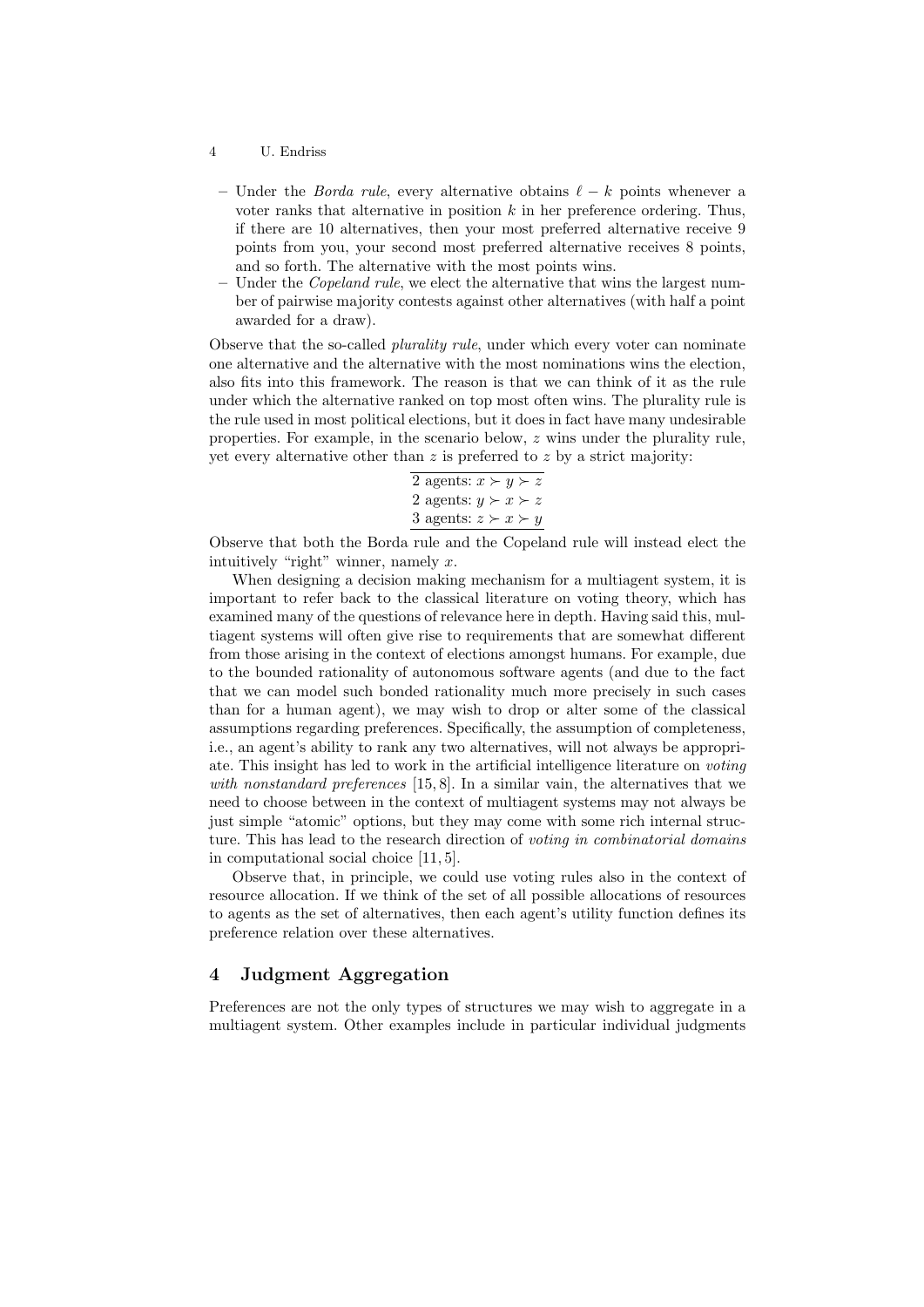regarding the truth or falsehood of certain statements. Such questions have been investigated in the literature on belief merging [10] and judgment aggregation [13], as well as the closely related binary aggregation [9].

Let us briefly review the basic framework of judgment aggregation here. An agenda is a finite set of formulas of propositional logic that is of the form  $\Phi =$  $\Phi^+ \cup \{\neg \varphi \mid \varphi \in \Phi^+ \}$ , with  $\Phi^+$  only including non-negated formulas. Now consider a set of *agents*  $N = \{1, ..., n\}$  such that each agent  $i \in N$  picks a *judgment set*  $J_i \subseteq \Phi$  that is logically consistent and that includes either  $\varphi$  or  $\neg \varphi$  for every  $\varphi \in \Phi^+$ . Let  $\mathcal{J}(\Phi)$  be the set of all such consistent and complete judgment sets for the agenda  $\varphi$ . An *aggregator* is a function  $F : \mathcal{J}(\Phi)^n \to 2^{\Phi}$ , mapping profiles of such judgment sets (one for each agent) to subsets of the agenda (i.e., to judgment sets that may or may not also be consistent and complete).

An example is the *majority rule*, under which we accept all those formulas that are accepted by a majority of the agents. Unfortunately, this simple rule is often not satisfactory, as it can lead to paradoxical outcomes. For example, suppose that  $\Phi^+ = \{p, q, p \wedge q\}$ . The table below show a profile with three agents (we assume that an agent accepts  $\neg \varphi$  if and only if it does not accept  $\varphi$ ):

|                      |  | $p \ q \ p \wedge q$ |
|----------------------|--|----------------------|
| Agent 1: Yes Yes Yes |  |                      |
| Agent 2: Yes No No   |  |                      |
| Agent 3: No Yes No   |  |                      |
| Majority: Yes Yes No |  |                      |

Thus, even though each individual agent declares a consistent judgment set (e.g., agent 2 claims p is true and q is false, i.e.,  $p \wedge q$  is also false), the majority judgment set we obtain is inconsistent: you cannot accept both  $p$  and  $q$  but also reject  $p \wedge q$ . There are several proposals for alternative methods of aggregation that avoid this kind of problem, albeit often at the price of significantly increased complexity [12]. This includes, for instance, distance-based methods where we choose as outcome a consistent judgment set that minimises, in some sense, the distance to the input profile. Another approach amounts to choosing from amongst the agents one that may be considered a good representative of the group, to then implement that agent's advice [7].

In the same way as resource allocation problems can, in principle, be studied as voting problems, voting can, in principle, be embedded into judgment aggregation. The basic idea is to work with propositional variables of the form  $p_{x \succ y}$ , acceptance of which would then signal that an agent prefers  $x$  to  $y$ .

### 5 Conclusion

We have reviewed three frameworks for collective decision making and discussed their relevance to multiagent systems. Judgment aggregation and the closely related binary aggregation are the most general amongst them: they, in principle, allow us to aggregate any kind of information. The other two frameworks, voting and fair division, deal with one specific type of information to be aggregated,